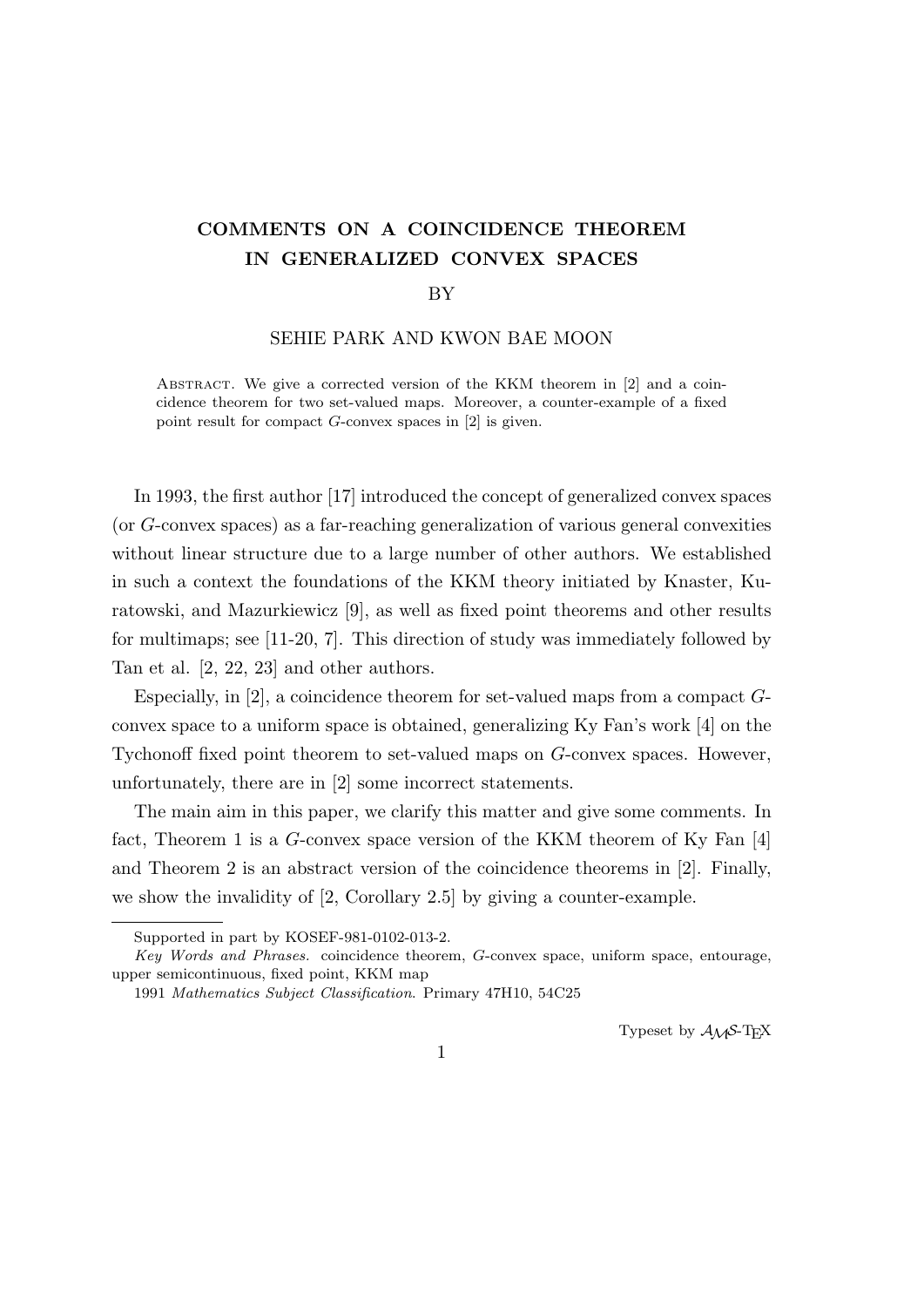A *generalized convex space* or a *G*-*convex space* (*X, D*; Γ) consists of a topological space *X* and a nonempty set *D* such that for each  $A \in \langle D \rangle$  having  $n + 1$  elements, there exist a subset  $\Gamma(A)$  of *X* and a continuous function  $\phi_A : \Delta_n \to \Gamma(A)$ such that  $J \in \langle A \rangle$  implies  $\phi_A(\Delta_J) \subset \Gamma(J)$ .

Note that  $\langle D \rangle$  denotes the set of all nonempty finite subsets of  $D$ ,  $\Delta_n$  the standard *n*-simplex with vertices  $e_0, e_1, \ldots, e_n$ , and  $\Delta_J$  the face of  $\Delta_n$  corresponding to  $J \in \langle A \rangle$ ; that is, if  $A = \{a_0, a_1, \dots, a_n\}$  and  $J = \{a_{i_0}, a_{i_1}, \dots, a_{i_k}\} \subset A$ , then  $\Delta_J = \text{co}\{e_{i_0}, e_{i_1}, \cdots, e_{i_k}\}.$  We may write  $\Gamma_A = \Gamma(A)$  for each  $A \in \langle D \rangle$ . If  $D = X$ , then  $(X, D; \Gamma)$  will be denoted by  $(X, \Gamma)$ .

In our previous works [11-20], we assumed that *D* is a nonempty subset of *X* in the definition of a *G*-convex space  $(X, D; \Gamma)$ . From now on, we adopt the above definition; that is, we do not assume  $D \subset X$ .

There are a large number of examples of *G*-convex spaces; see [1, 5, 6, 16-18].

For a *G*-convex space  $(X, D; \Gamma)$ , a multimap  $F: D \to X$  is called a *KKM map* if  $\Gamma_A \subset F(A)$  for each  $A \in \langle D \rangle$ .

The following is well-known; see [8-11, 21]:

**The KKM Principle.** Let D be the set of vertices of  $\Delta_n$  and  $F: D \to \Delta_n$  be *a KKM* map (*that is,* co  $A \subset F(A)$  *for each*  $A \in \langle D \rangle$ ) *with closed* [*resp. open*] *values.* Then  ${F(a)}_{a \in D}$  *has nonempty intersection.* 

The following is a KKM theorem for *G*-convex spaces:

**Theorem 1.** Let  $(X, D; \Gamma)$  be a *G*-convex space and  $F: D \to X$  *a multimap with nonempty compactly closed* [*resp. open*] *values. Suppose that F is a KKM map. Then*

- (i)  ${F(a)}_{a \in D}$  *has the finite intersection property; and*
- (ii) *if F has compactly closed values and if*  $\bigcap_{a \in M} F(a)$  *is compact for some*  $M \in \langle D \rangle$ , then we have  $\bigcap_{a \in D} F(a) \neq \emptyset$ . 2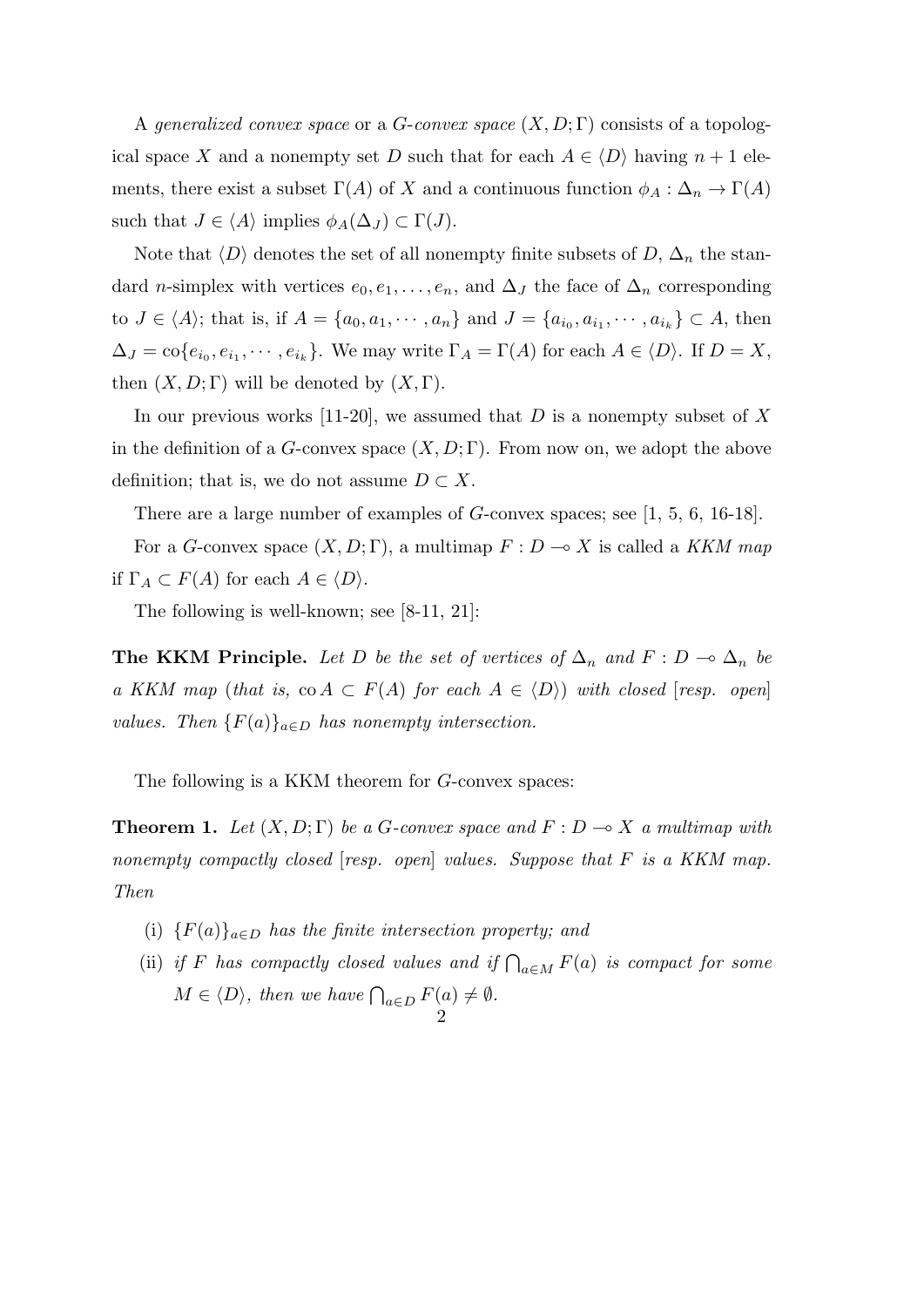*Proof.* Let  $A = \{a_0, a_1, \ldots, a_n\} \in \langle D \rangle$ . Then there exists a continuous function  $\phi_A : \Delta_n \to \Gamma_A$  such that, for any  $0 \leq i_0 < i_1 < \cdots < i_k \leq n$ , we have

$$
\phi_A(\text{co}\{e_{i_0},e_{i_1},\ldots,e_{i_k}\}) \subset \Gamma(\{a_{i_0},a_{i_1},\ldots,a_{i_k}\}) \cap \phi_A(\Delta_n).
$$

Since *F* is a KKM map, it follows that

$$
\operatorname{co}\{e_{i_0}, e_{i_1}, \dots, e_{i_k}\} \subset \phi_A^{-1}(\Gamma(\{a_{i_0}, a_{i_1}, \dots, a_{i_k}\}) \cap \phi_A(\Delta_n))
$$

$$
\subset \bigcup_{j=0}^k \phi_A^{-1}(F(a_{i_j}) \cap \phi_A(\Delta_n)).
$$

Since  $F(a_{i_j}) \cap \phi_A(\Delta_n)$  is closed [resp. open] in the compact subset  $\phi_A(\Delta_n)$  of  $\Gamma_A$ ,  $\phi_A^{-1}(F(a_{i_j}) \cap \phi_A(\Delta_n))$  is closed [resp. open] in  $\Delta_n$ . Note that  $e_i \to \phi_A^{-1}(F(a_i) \cap$  $\phi_A(\Delta_n)$ ) is a KKM map on  $\{e_0, e_1, \ldots, e_n\}$ . Hence, by the KKM principle, we have

$$
\bigcap_{i=0}^{n} \phi_A^{-1}(F(a_i) \cap \phi_A(\Delta_n)) \neq \emptyset,
$$

which readily implies  $\bigcap_{i=0}^{n} F(a_i) \neq \emptyset$ . This completes the proof of (i).

Note that (ii) follows immediately from (i).

**Remarks.** (a) Theorem 1 is an improved version of [2, Lemma 1.4], where *X* should be a subset of  $(Y, \Gamma)$  and  $Y$  is not necessarily completely regular nor Hausdorff.

(b) A far-reaching generalized form of Theorem 1 is already given by the first author and Kim [18] with a different method.

(c) For  $X = \Delta_n$ , if *D* is the set of vertices of  $\Delta_n$  and  $\Gamma = \infty$ , the convex hull, Theorem 1 reduces to the celebrated KKM principle [9].

(d) If *D* is a nonempty subset of a topological vector space *X* (not necessarily Hausdorff), Theorem 1 extends Fan's KKM theorem [4].

Recall that a set-valued map is said to be *compact* if its range is relatively compact.

The following is a coincidence theorem for set-valued maps:

3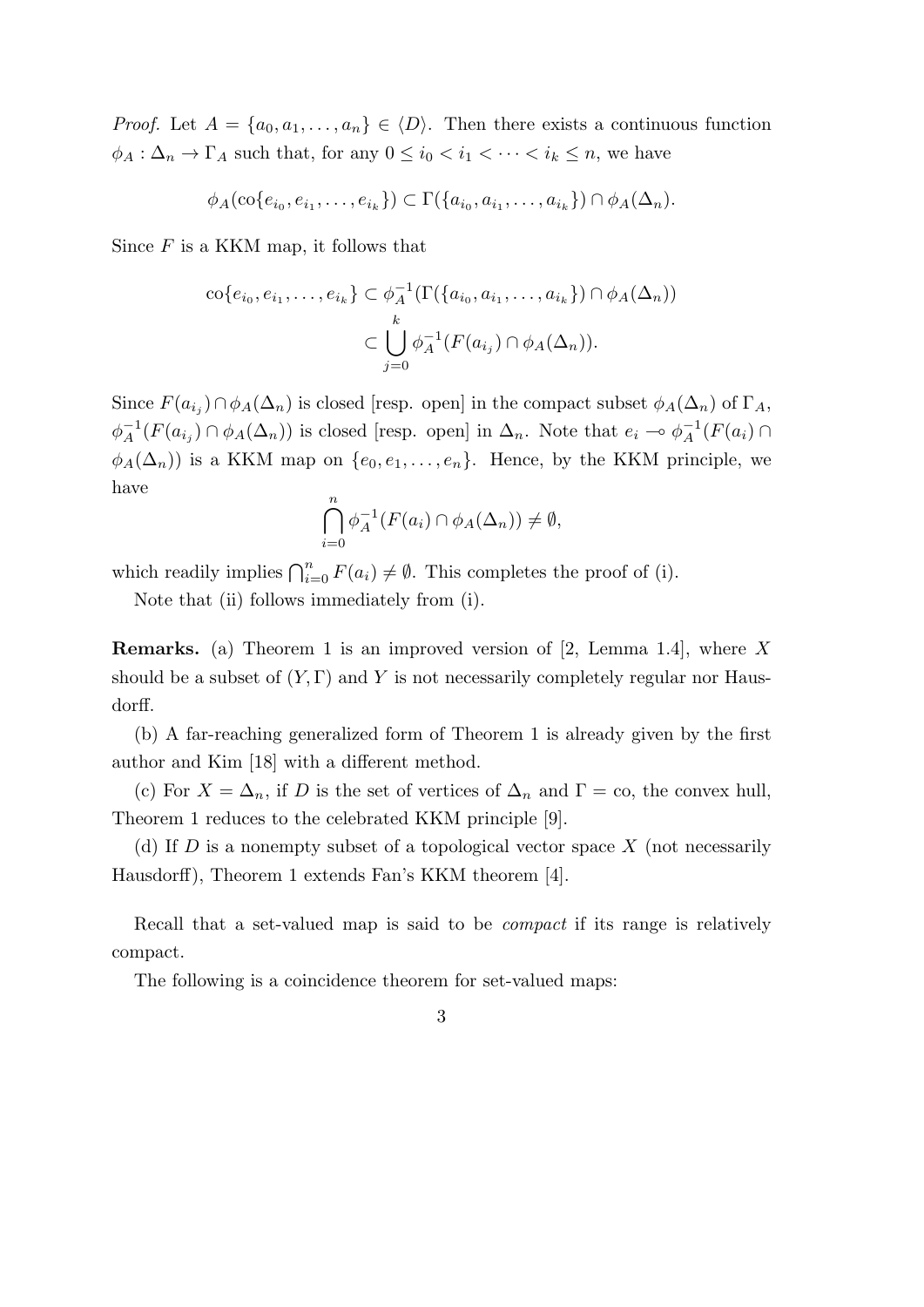**Theorem 2.** *Let X be a topological space, Z a Hausdorff uniform space, and*  $S, T : X \rightarrow Z$  *compact upper semicontinuous maps with nonempty closed values such that*

(1) *for any entourage*  $V$  *of*  $Z$ *,* 

$$
\Phi(V) := \{ x \in X : (S(x) \times T(x)) \cap \overline{V} \neq \emptyset \} \neq \emptyset;
$$

(2) *for some entourage*  $V_0$  *of*  $Z$ *,*  $\Phi(V_0)$  *is compact, where*  $\overline{V}$  *is the closure of V in Z × Z.*

*Then S* and *T* have a coincidence point  $\hat{x} \in X$ ; that is,  $S(\hat{x}) \cap T(\hat{x}) \neq \emptyset$ .

*Proof.* Let *U* be the basis of open entourages of the uniformity of *Z*. Since *S* and *T* are compact upper semicontinuous maps with closed values, by [3, Lemma 3], so is  $S \times T$ . Therefore,  $\Phi(V)$  is closed in *X* for each  $V \in \mathcal{U}$ .

For any finite subset  $\{V_1, V_2, \ldots, V_n\}$  of  $\mathcal{U}$ , we have

$$
\bigcap_{i=1}^{n} V_i \in \mathcal{U} \quad \text{and} \quad \bigcap_{i=1}^{n} \Phi(V_i) \supset \Phi(\bigcap_{i=1}^{n} V_i).
$$

Hence,  $\{\Phi(V): V \in \mathcal{U}\}\$ is a family of nonempty closed subsets of X with the finite intersection property. Since  $\Phi(V_0)$  is compact, we have an  $\hat{x} \in \bigcap_{V \in \mathcal{U}} \Phi(V)$ . Then

$$
(S(\hat{x}) \times T(\hat{x})) \cap \overline{V} \neq \emptyset \quad \text{for all} \quad V \in \mathcal{U}.
$$

By [CT, Lemma 2.2], we have  $S(\hat{x}) \cap T(\hat{x}) \neq \emptyset$ *.* 

**Remarks.** (a) We modified the proof of [2, Theorem 2.3], which is a consequence of Theorem 2 for the case  $X = (X, \Gamma)$  is a compact *G*-convex space. Its authors assumed some Ky Fan type conditions implying condition (1).

(b) Moreover, it was claimed that the following [2, Corollary 2.5] can be deduced from [2, Theorem 2.3]:

$$
4\phantom{.0}
$$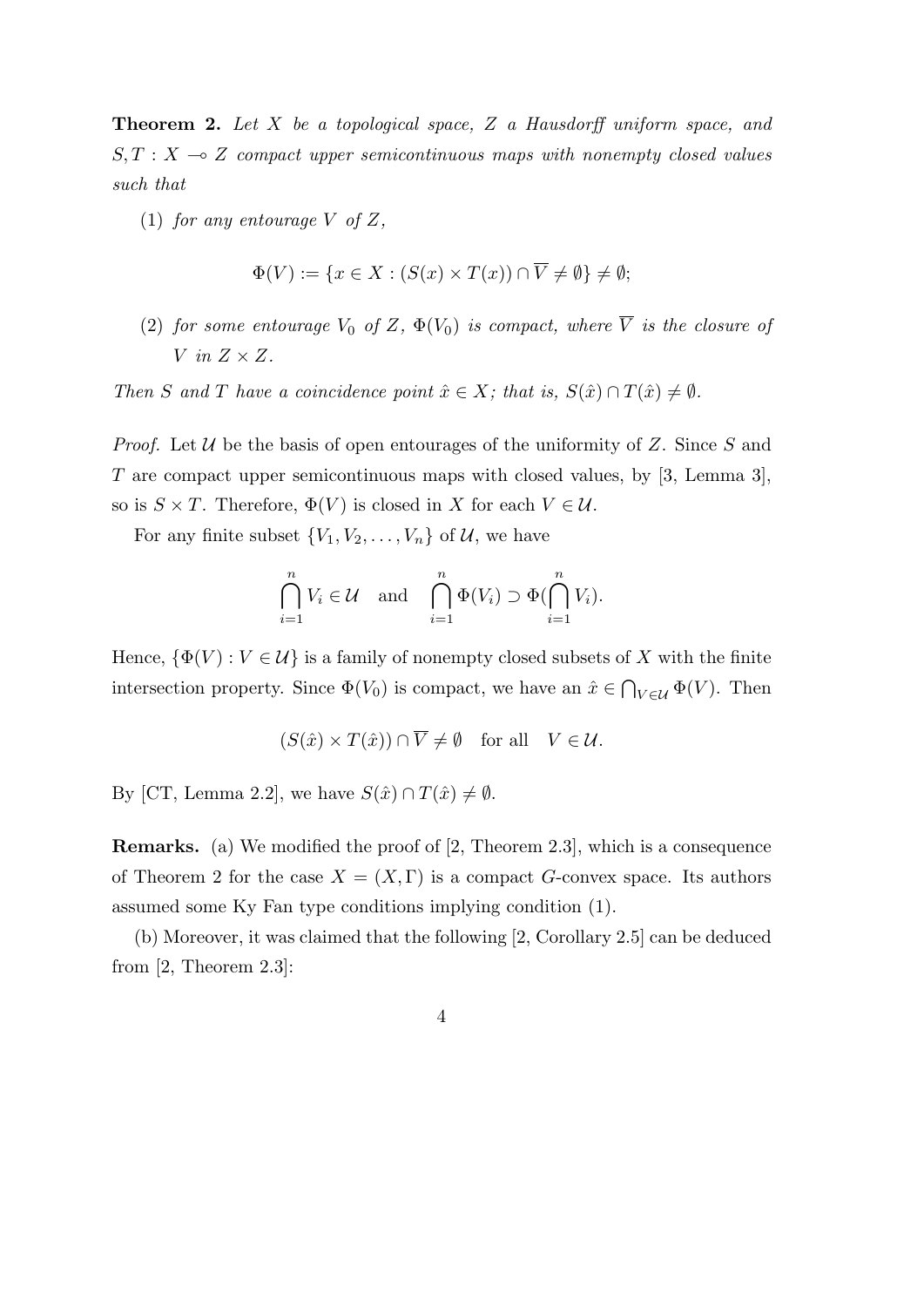**Statement.** Let  $(X, \Gamma)$  be a compact Hausdorff *G*-convex space and  $S: X \to X$ *be continuous. Then S has a fixed point in X.*

This is a rather surprising result since it readily implies the validity of the Schauder conjecture: every compact convex subset of a Hausdorff topological vector space has the fixed point property. This conjecture is not resolved yet even when the space is metrizable.

The following example shows the invalidity of the statement:

**Counter-Example.** Let  $X = D = [0, 1)$  and  $Y = D' = \mathbb{S}^1 = \{e^{2\pi i t} : t \in [0, 1)\}$ in the complex plane C. Let  $f: X \to Y$  be a continuous bijection defined by  $f(t) = e^{2\pi i t}$ . Define  $\Gamma : \langle D' \rangle \to Y$  by

$$
\Gamma(A) = f(\text{co}(f^{-1}(A)))
$$
 for  $A \in \langle D' \rangle$ .

Then  $(Y, D'; \Gamma)$  is a compact *G*-convex space. (More generally, it is shown in [16] that any continuous image of a *G*-convex space is a *G*-convex space.) Note that  $\mathbb{S}^1$  lacks the fixed point property.

Moreover, this is an example of a *G*-convex space  $(Y, D; \Gamma)$  satisfying  $D \not\subset Y$ . In fact, let us define  $\Gamma : \langle D \rangle \longrightarrow Y$  by

$$
\Gamma(A) = f(\text{co } A)
$$
 for  $A \in \langle D \rangle$ .

Therefore, our new *G*-convex spaces are general than old ones.

In view of Theorem 2, we obtain the following corrected form of the statement:

**Corollary 3.** Let *X* be a compact Hausdorff uniform space and  $f: X \rightarrow X$  a *continuous map. Then f has a fixed point if and only if*

 $(1)'$  *for any*  $V \in \mathcal{U}$ ,  $\text{Gr}(f) \cap V \neq \emptyset$ , where  $U$  *is the basis of the uniformity of*  $X$ *.* 

*Proof.* Note that  $(1)'$  is equivalent to  $(1)$  for the case  $S = f$  and  $T = 1_X$ .

It is interesting to notice the following:

## 5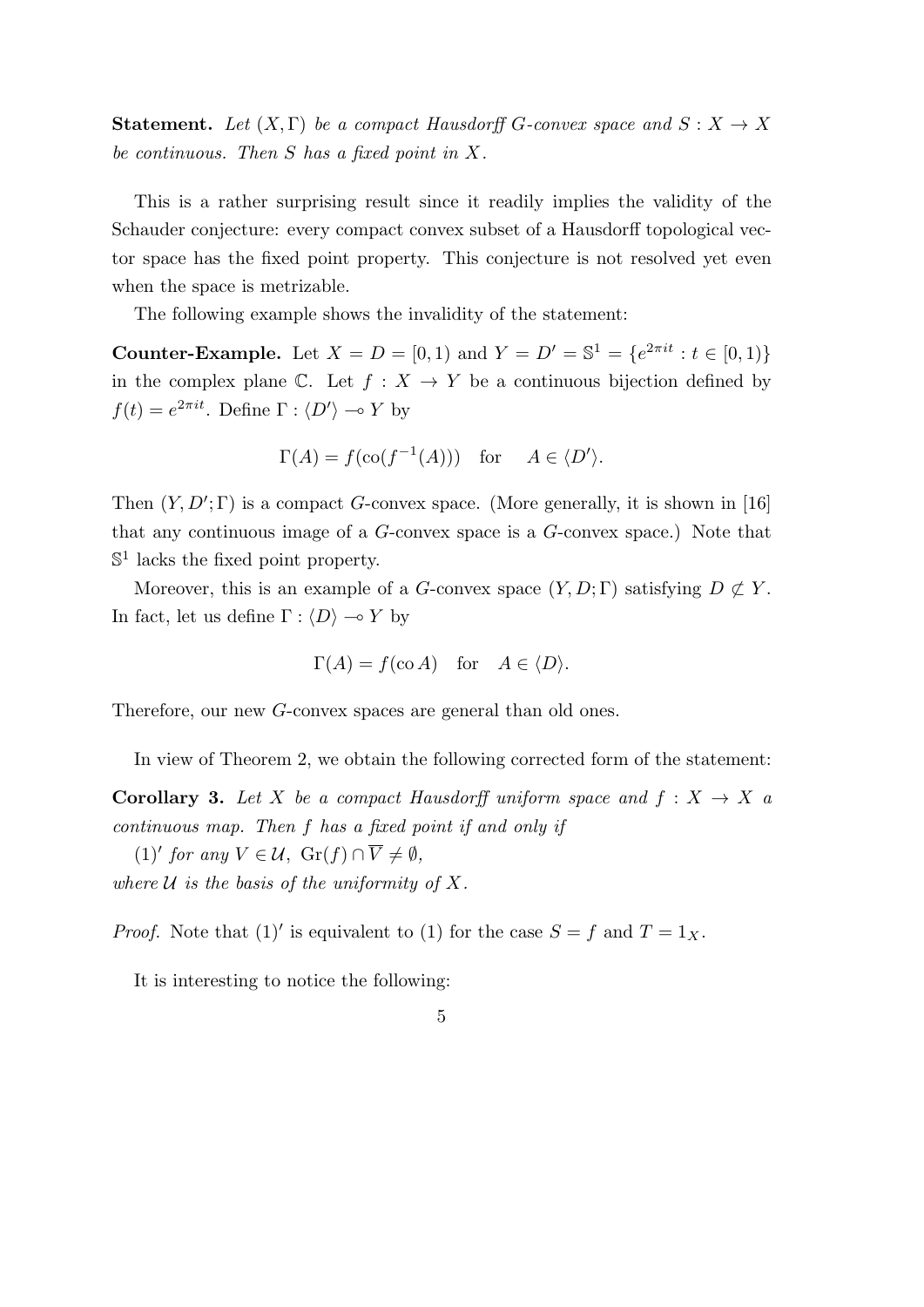**Corollary 4.** *Let X be a compact subset of a Hausdorff topological vector space E*, and  $f: X \to X$  *a* continuous map. Then f has a fixed point if and only if

(1)<sup>*′′*</sup> *for any neighborhood V of the origin* 0 *of E, there exists an*  $x \in X$  *such that*  $x - f(x) \in V$ .

Finally, for historical background on analytical fixed point theory and the KKM theory, see [11].

*Acknowledgement*. The author are grateful to the refrees for their constructive comments.

#### **REFERENCES**

- [1] R. Bielawski, *Simplicial convexity and its applications*, J. Math. Anal. Appl. **127** (1987), 155–171.
- [2] M. P. Chen and K. K. Tan, *A coincidence theorem in G-convex spaces*, Soochow J. Math. **24** (1998), 105–111.
- [3] Ky Fan, *Fixed point and minimax theorems in locally convex linear spaces*, Proc. Nat. Acad. Sci. USA **38** (1952), 121–126.
- [4] , *A generalization of Tychonoff 's fixed point theorem*, Math. Ann. **142** (1961), 305–310.
- [5] C. D. Horvath, *Contractibility and generalized convexity*, J. Math. Anal. Appl. **156** (1991), 341–357.
- [6] , *Extension and selection theorems in topological spaces with a generalized convexity structure*, Ann. Fac. Sci. Toulouse **2** (1993), 253–269.
- [7] H. Kim, *Fixed point theorems on generalized convex spaces*, J. Korean Math. Soc. **35** (1998), 491–502.
- [8] W. K. Kim, *Some applications of the Kakutani fixed point theorem*, J. Math. Anal. Appl. **121** (1987), 119–122.
- [9] B. Knaster, C. Kuratowski und S. Mazurkiewicz, *Ein Beweis des Fixpunktsatzes f¨ur n-dimensionale Simplexe*, Fund. Math. **14** (1929), 132–137.
- [10] Sehie Park, *A unified approach to generalizations of the KKM type theorems related to acyclic maps*, Numer. Funct. Anal. and Optimiz. **15** (1994), 105–119.
- [11] , *Eighty years of the Brouwer fixed point theorem*, Antipodal Points and Fixed Points (by J. Jaworowski, W. A. Kirk, and S. Park), Lect. Notes Ser. **28**, RIM-GARC, Seoul Nat. Univ., 1995, pp.55–97.
- [12] , *Five episodes related to generalized convex spaces*, Nonlinear Funct. Anal. Appl. **2** (1997), 49–61.
- [13] , *Another five episodes related to generalized convex spaces*, Nonlinear Funct. Anal. Appl. **3** (1998), 1–12.
- [14] , *Remarks on a fixed point problem of Ben-El-Mechaiekh*, Abstracts, NACA'98, Niigata, Japan, July 28–31, 1998.
	- 6